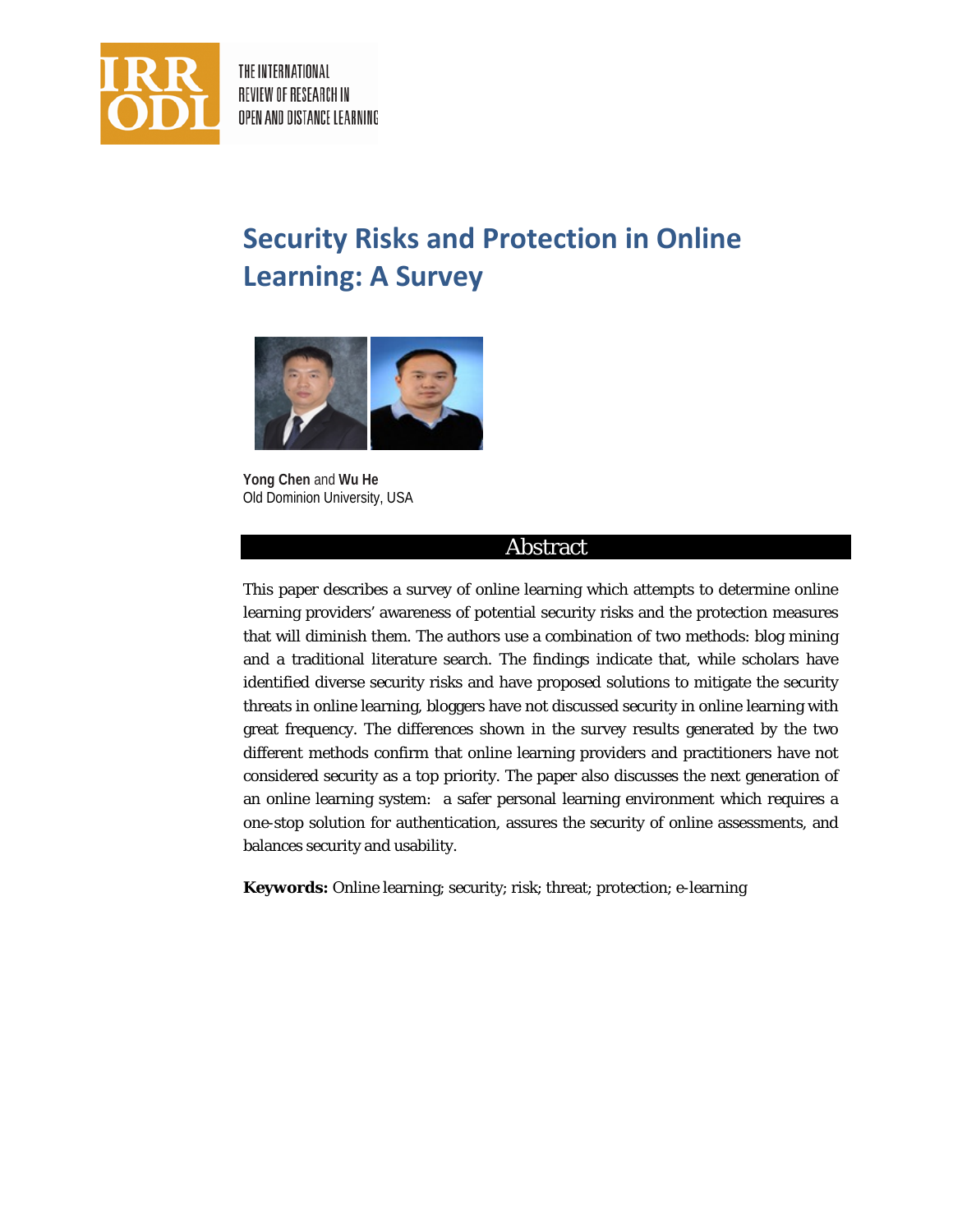## Introduction

Due to the development of the Internet, more and more people are taking online courses. According to a recent SLOAN-C annual report (2011), a survey conducted in 2011 among 4,523 degree-granting institutions of higher education in the United States reveals that over 6.1 million students were taking at least one online course during the fall 2010 term and 31% of current higher education students have taken at least one course online. Furthermore, 65% of higher education institutions now say that online learning is a critical part of their long-term strategy (SLOAN-C, 2011; Floyd, Schultz, & Fulton, 2012). Meanwhile, in the business world, numerous online courses for job and skill training are offered, to allow professionals to increase their competency and to upgrade their skills (Oncu & Cakir, 2011).

Online learning is "a type of delivery method used in distance education that allows synchronous and asynchronous exchanges of resource over a communication network" (Khan, 1998). It uses content repositories to store content and uses Web-based technologies to help learners interact with instructors and with other learners (Sasikumar, 2013). For example, a number of Web 2.0 tools such as blogs, podcasting, and wikis have been widely used in online learning to facilitate learning, collaboration, and knowledge sharing (Zuev, 2012). Newer web-based technologies such as social media have inspired educators to think differently about the ways in which learning occurs (Neville & Heavin, 2013) because the social media allow learners to create their own content freely and to form learning communities as the media support collaboration among learners and teachers (Redecker, Ala-Mutka, & Punie, 2010). More recently, massive open online courses (MOOCs) have received a lot of attention among institutions of higher education across the world (Meyer & Zhu, 2013); they are expected to change the learning landscape of higher education during the next decade.

As an Internet-based learning method, online learning depends on the Internet for its execution (Alwi & Fan, 2010). However, there are any number of illegal activities and security threats taking place on the Internet. Consequently, the e-learning environment is inevitably exposed to constant security threats, risks, and attacks. Unfortunately, many educational institutions are rushing into adopting online learning management systems without careful planning and without a thorough understanding of the security aspects of online learning (Alwi & Fan, 2010). A recent survey conducted by Campus Computing (campuscomputing.net) and WCET (wcet.info) found that almost 88% of the surveyed institutions have adopted a learning management system (LMS) as their medium for offering online courses.

In online learning, security means that "learning resources are available and unimpaired to all authorized users when they are needed" (Adams & Blandford, 2003). Since online learning takes place via the Internet, every element in an online learning system can be a potential target of hacking or attacks. This may lead to unauthorized modification and/or destruction of educational assets (Zuev, 2012). Online learning must consider the inherent security risks on the Internet, such as identity theft,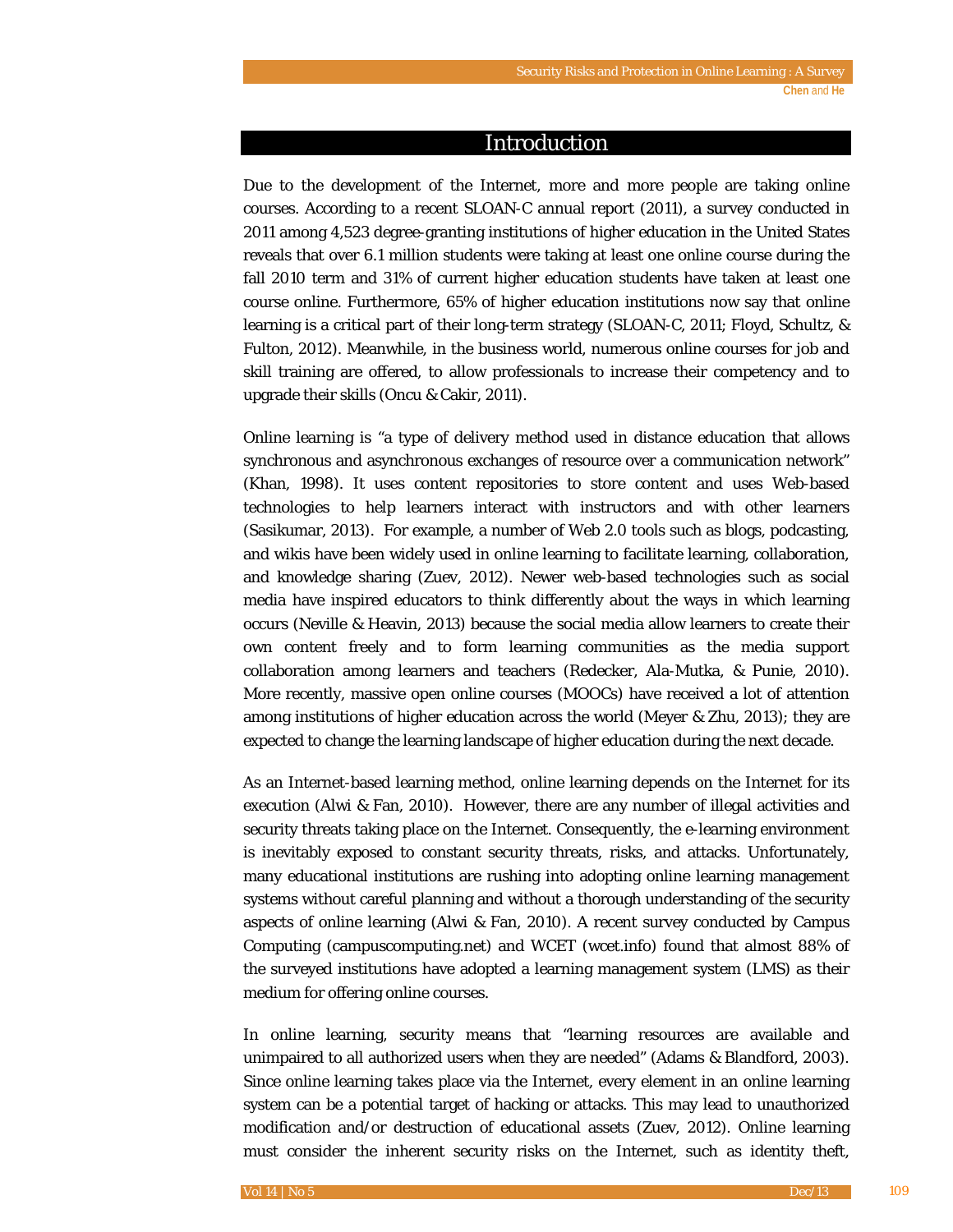impersonation, and inadequate authentication (Ayodele, Shoniregun, & Akmayeva, 2011). Online learning systems have attracted the attention of cybercriminals who thrive on their ability to hack into such systems. The risk is great; as the functionalities and features of online learning systems become more complex, online learning is increasingly exposed to security threats (Alwi & Fan, 2010).

In response to increasing threats, researchers have developed a number of countermeasures and solutions to improve security in online learning. The purpose of this paper is to synthesize the related discussions in the literature, to provide an indepth review of the security aspects of online learning, and to identify the future trends and challenges to security in online learning. Currently, the discussion of security risks of online learning is disparate, fragmented, and distributed among different outlets such as academic articles, white papers, educational reports, and news articles. This paper hopes to coordinate this information and to aid administrators and providers of online learning and online learning systems to understand the state of the art in this fastmoving field. This paper will offer necessary insights and tips so that online learning providers can become proactive and knowledgeable as they mitigate the security risks found in online learning.

## Background

Security in online learning refers to protection from malicious or accidental misuse of resources in online learning (Adams & Blandford, 2003; Neumann, 1994). Previous literature indicates that security has three basic requirements: confidentiality, integrity, and availability (Adams & Blandford, 2003; Serb, Defta, Iacob, & Apetrei, 2013; Weippl & Ebner, 2008). Confidentiality refers to the protecting of sensitive information from being accessed by unauthorized persons (Serb, Defta, Iacob, & Apetrei, 2013; Adams & Blandford, 2003) and the absence of unauthorized disclosure of information (Weippl & Ebner, 2008). Since there are a large number of users in any online learning environment (among them students, visitors, instructors, tutors, and administrators), both a login system and a strong delimitation marking registered users and user groups are needed to safeguard the access to the appropriate user (Serb, Defta, Iacob, & Apetrei, 2013). In order to protect personal information, security safeguards such as authentication and encryption are usually implemented. Integrity, a critical element of security, refers to "the protection of data from intentional or accidental unauthorized changes" (Serb, Defta, Iacob, & Apetrei, 2013) and "the absence of improper system alterations" (Weippl & Ebner, 2008). It assures that "information and data have not been accidentally or maliciously modified or destroyed, and are in accurate, correct, and complete original form" (Raitman, Ngo, Augar, & Zhou, 2005). Access control is the key to maintaining integrity in the online learning environment (Serb, Defta, Iacob, & Apetrei, 2013). Availability means the readiness for correct service (Weippl & Ebner, 2008). It connotes that an online learning system can be accessed by authorized users whenever needed (Serb, Defta, Iacob, & Apetrei, 2013). And it assures that "information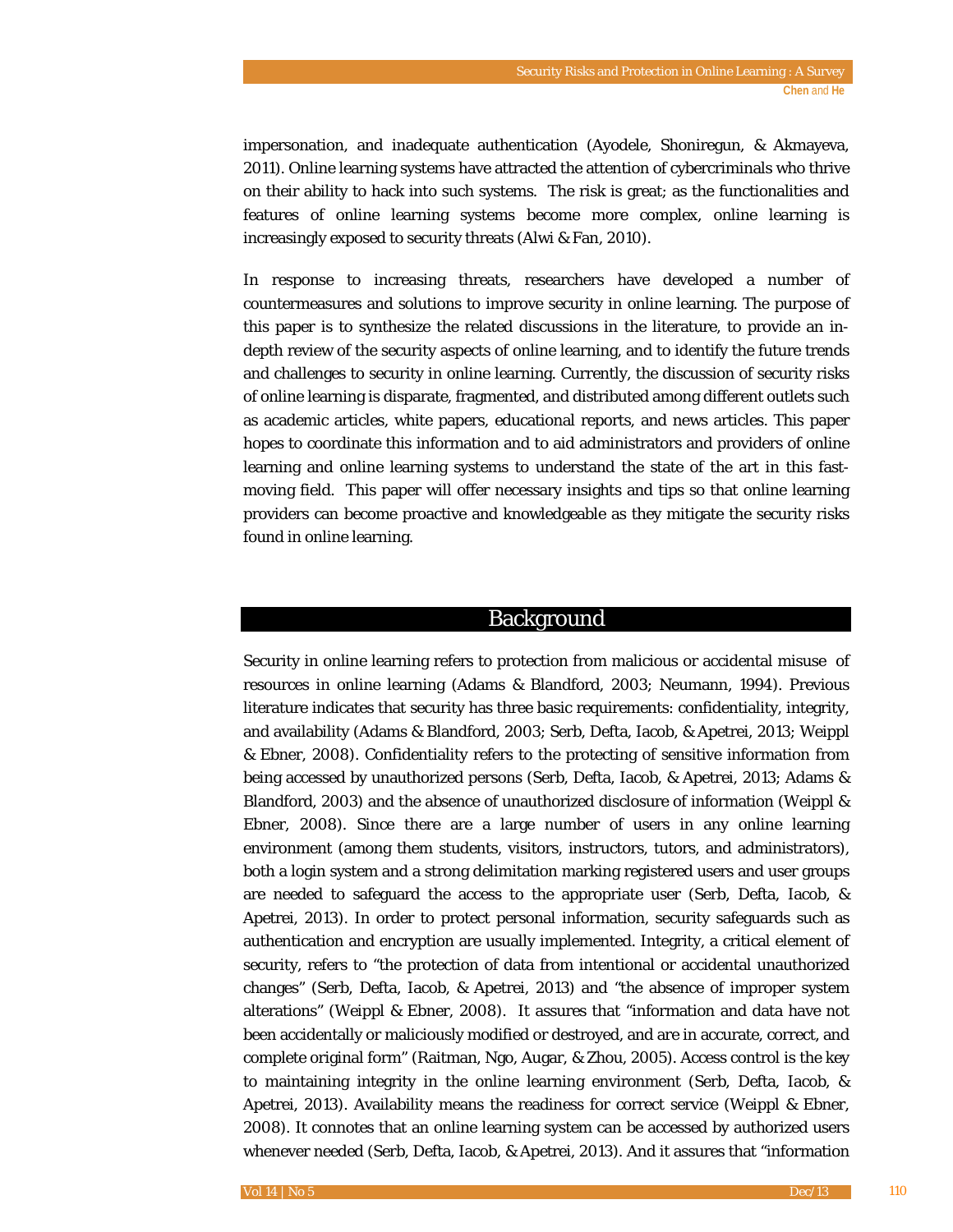and communication resources are readily accessible and reliable in a timely manner by authorized persons" (Raitman, Ngo, Augar, & Zhou, 2005). Availability can mainly be damaged by denial of service and/or loss of data processing capabilities (Serb, Defta, Iacob, & Apetrei, 2013).

According to Graf (2002), applications of information communication technology in online learning can cause many security risks, such as loss of confidentiality and availability, the exposure of critical data, and vandalism of public information services. Usually, online learning security issues have been attributed to users' poor knowledge of security measures, improper behaviors, and lack of education, because security protection mechanisms have been adopted in online learning programs. For example, in almost all institutions, the main online learning providers have installed firewalls and anti-virus software to protect their learning resources (Weippl & Ebner, 2008). Furthermore, they continue to enhance the content and technology in their online learning systems to secure online learning (Alwi & Fan, 2010; Srivastava & Sinha, 2013). But in recent years, even though users' security knowledge and skills have grown, security issues such as information manipulation by outsiders and insiders (by students or insiders) and loss of confidentiality still happen from time to time (Dietinger, 2003).

Security is essential as a means to retain users' trust in the online learning environment because any risk can dramatically affect students' perceptions of a system's reliability and trustworthiness (Adams & Blandford, 2003). As a result, it is crucial to identify the underlying factors that can cause security issues in online learning and to identify the limitations of the current security protection methods. Then, counter-measures can be developed to mitigate the security risks inherent in online learning.

## Method

This study adopts two approaches to carrying out the review of security risks and protection in online learning.

First, an extensive literature search was conducted, via academic databases including the Web of Knowledge, the ACM Digital Library, the AACE Digital Library, and a web search engine (Google Scholar), using queries regarding security risks, threats, and protection in online learning. Since security has been a hot topic in the domain of online learning for some time, many articles were discovered. However, the discussions of security in online learning are disparate and fragmented.

Second, blog mining, a novel research method, was employed in this study, in order to further identify security risks and threats in online learning and to explore effective security protection strategies available to online learning. Blogs allow self-motivated bloggers to freely and easily post ideas, individual experiences, and opinions (Rubin, Burkel, & Quan-Haase, 2011; Furukawa, Ishizuka, Matsuo, Ohmukai, & Uchiyama,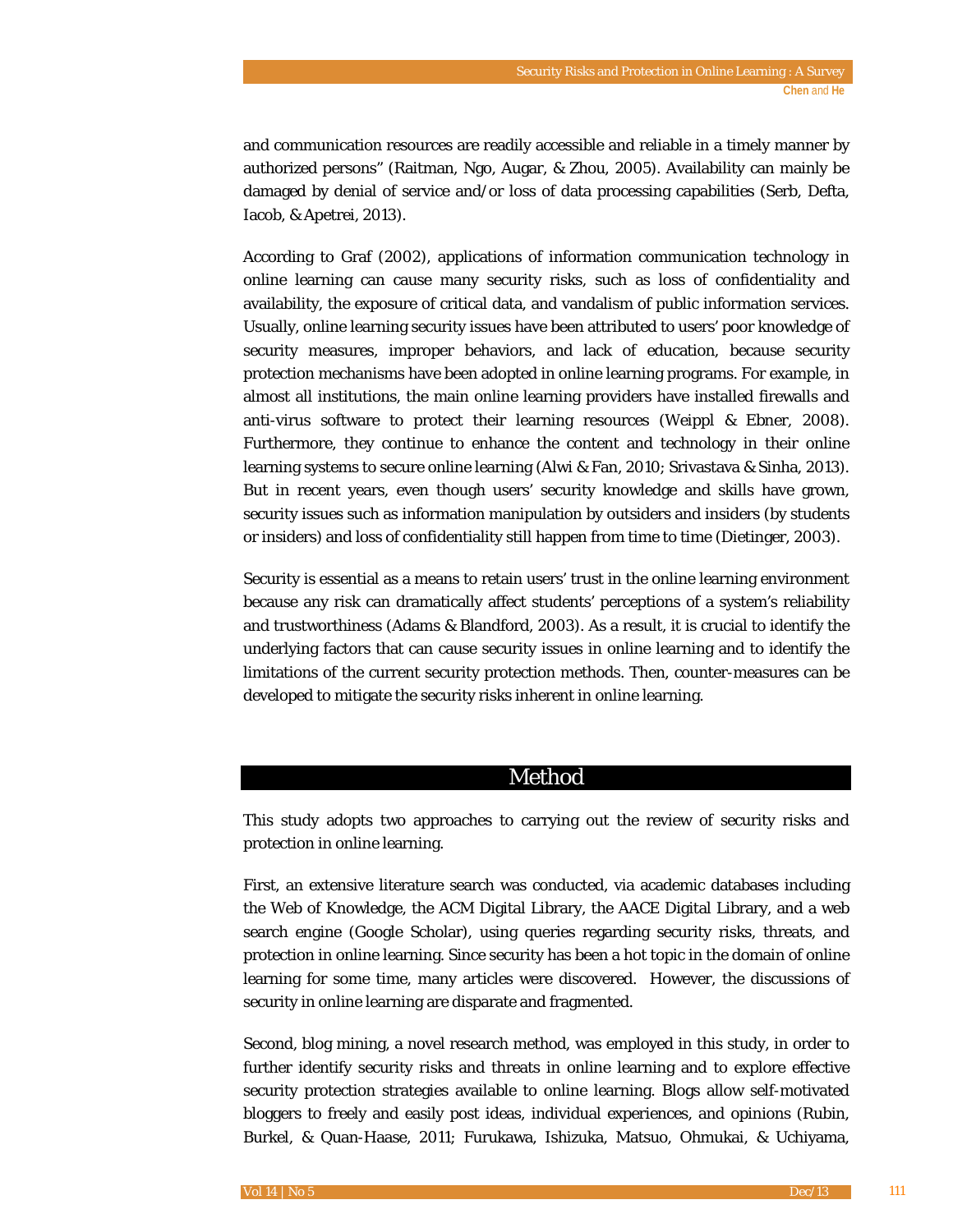2007). As blogs have a "high degree of exophoricity, quotation, brevity, and rapid of content update" (Ulicny, Baclawski, & Magnus, 2007, p. 1), running a blog mining analysis can improve the currency and relevance of this study (Chau & Xu, 2012).

However, blog posts can have an inherent bias. For example, the information on blogs is not peer-reviewed; the authorship of some blog pages is either not clear or unknown; and some blog information might be posted for commercial purposes. Therefore, researchers need to be aware of these drawbacks as they carry out blog mining analysis. Overall, this study combines blog mining with an extensive literature search to overcome these shortcomings, in order to engender a comprehensive understanding of the current state of security risks and protection in online learning.

Below is a description of how the blog mining was conducted.

Step one: Keywords, such as "online learning", " elearning", "distance learning", "security", and "risk", were typed in the advanced search option of Google Blog Search [\(http://www.google.com/blogsearch\)](http://www.google.com/blogsearch), a search tool specially designed to retrieve content from blogs that are freely and publicly available on the Internet. To identify the latest blog content discussing security risks and protection in online learning, the query time period was set from January 01, 2010 to June 20, 2013. Next, the query was performed. During this process, Google filtered similar blog posts first and then returned 312 posts that were relevant to the keywords.

To track Internet users' search interests regarding "online learning security" in recent years, we applied Google Trends, a web-based search tool that provides the frequency of some specific search terms or keywords queried over a specific period of time. The result generated by Google Trends (see Figure 1) indicated that although the search frequency of online learning security has fluctuated in a narrow range since 2010, the overall attention paid to it has not changed much. This was consistent with the result we got via a Google Blog search.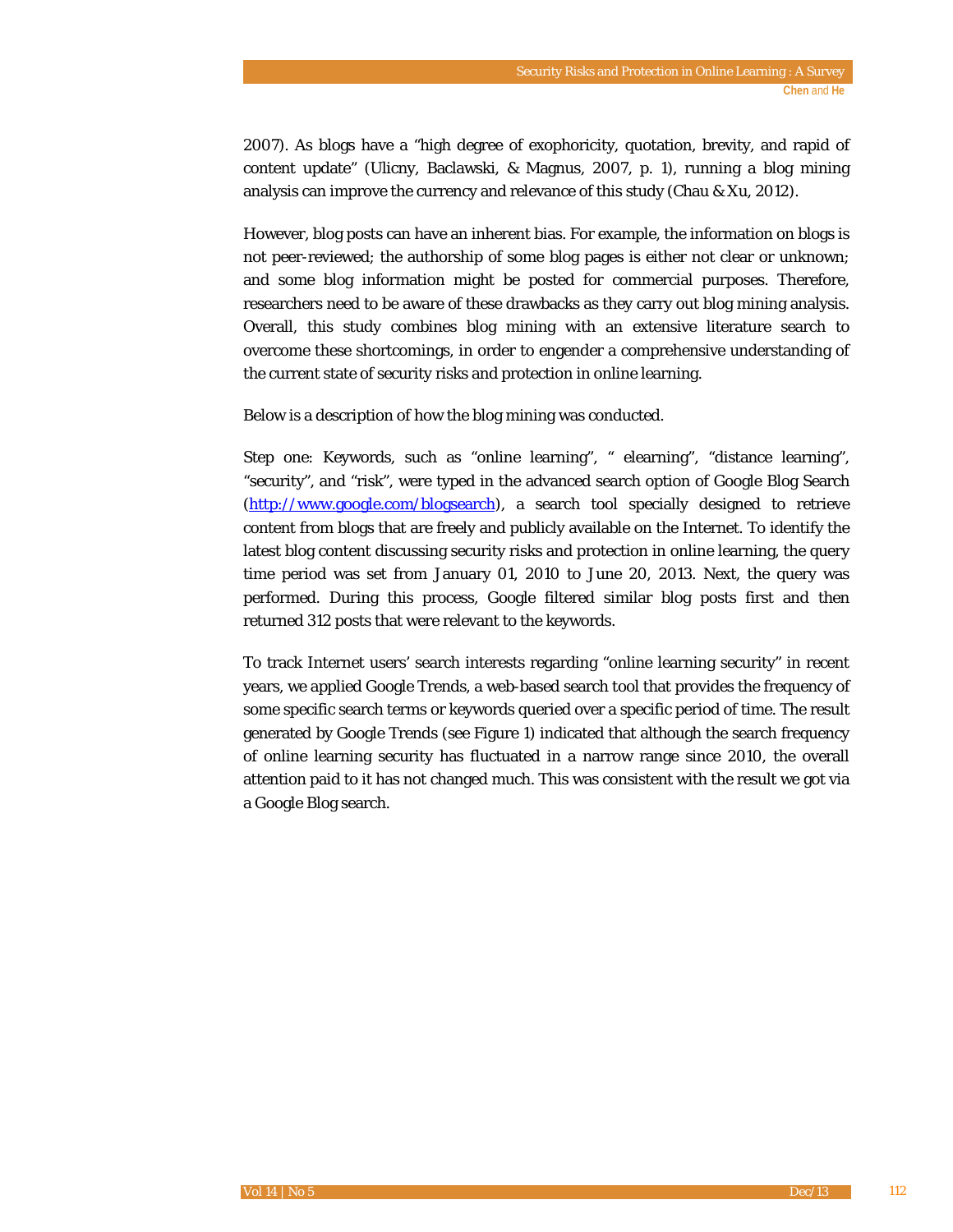

*Figure 1.* Search frequency of "online learning security" shown by Google Trends.

Step two: The authors read through each page of the 312 blogs generated, removed 62 irrelevant and repetitive posts, and saved the content of the rest of the posts in a single Word document as the sample data set. The sample data set provided a glimpse into the ongoing concerns and discussion regarding security risks and protection in online learning.

Step three: A concept analysis and mapping (CAAM) technique was applied to the data by loading the data file into a special CAAM software tool called Leximancer [\(http://www.leximancer.com\)](http://www.leximancer.com/), which extracted and classified the key concepts and themes in the data, and further identified the patterns and the relationships between concepts and themes. Leximancer has been adopted in quite a few studies in recent years (Cretchley, Rooney, & Gallois, 2010; Smith & Humphreys, 2006; Watson, Smith, & Watter, 2005). The Leximancer system is "a method for transforming lexical cooccurrence information from natural language into semantic patterns in an unsupervised manner" (Watson, Smith, & Watter, 2005). It uses word frequency and co-occurrence data to identify which concepts (words that occur very frequently) exist in a set of texts (Cretchley, Rooney, & Gallois, 2010). The technology behind the system is based on Bayesian theory, which argues that fragmented information can be used to predict what happens in a system (Watson, Smith, & Watter, 2005). Cretchley, Rooney, and Gallois (2010) describe in detail the way in which Leximancer works:

> The software includes an interactive concept-mapping facility, which provides an overview of the conceptual structure of the data set that assists the researcher in interpretation. Concepts that co-occur often within the same two-sentence coding block attract one another strongly when the map is clustered, so that similar concepts tend to settle together in close proximity. Clusters of concepts are grouped by theme circles to summarize the main ideas in particular clusters. Each theme is named after the most prominent concept in that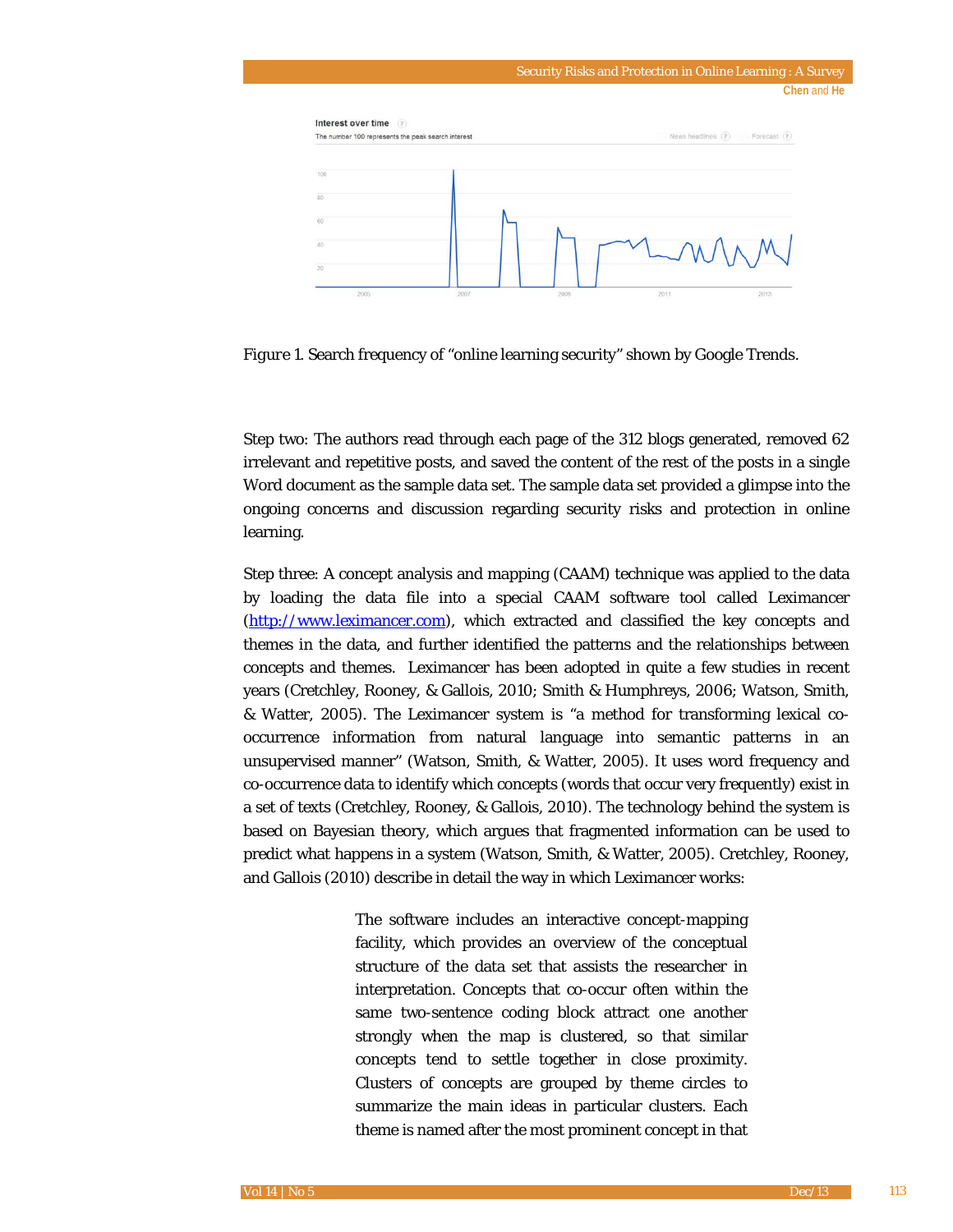group, which is also indicated by the largest dot in the theme cluster. (p. 319)

Figure 2 is a screenshot of the interface of Leximancer 4.0. The map in the middle indicates the importance of the concepts. Red is the most important, followed by orange and so on, according to the color wheel.



*Figure 2.* A screenshot of the interface of Leximancer 4.0.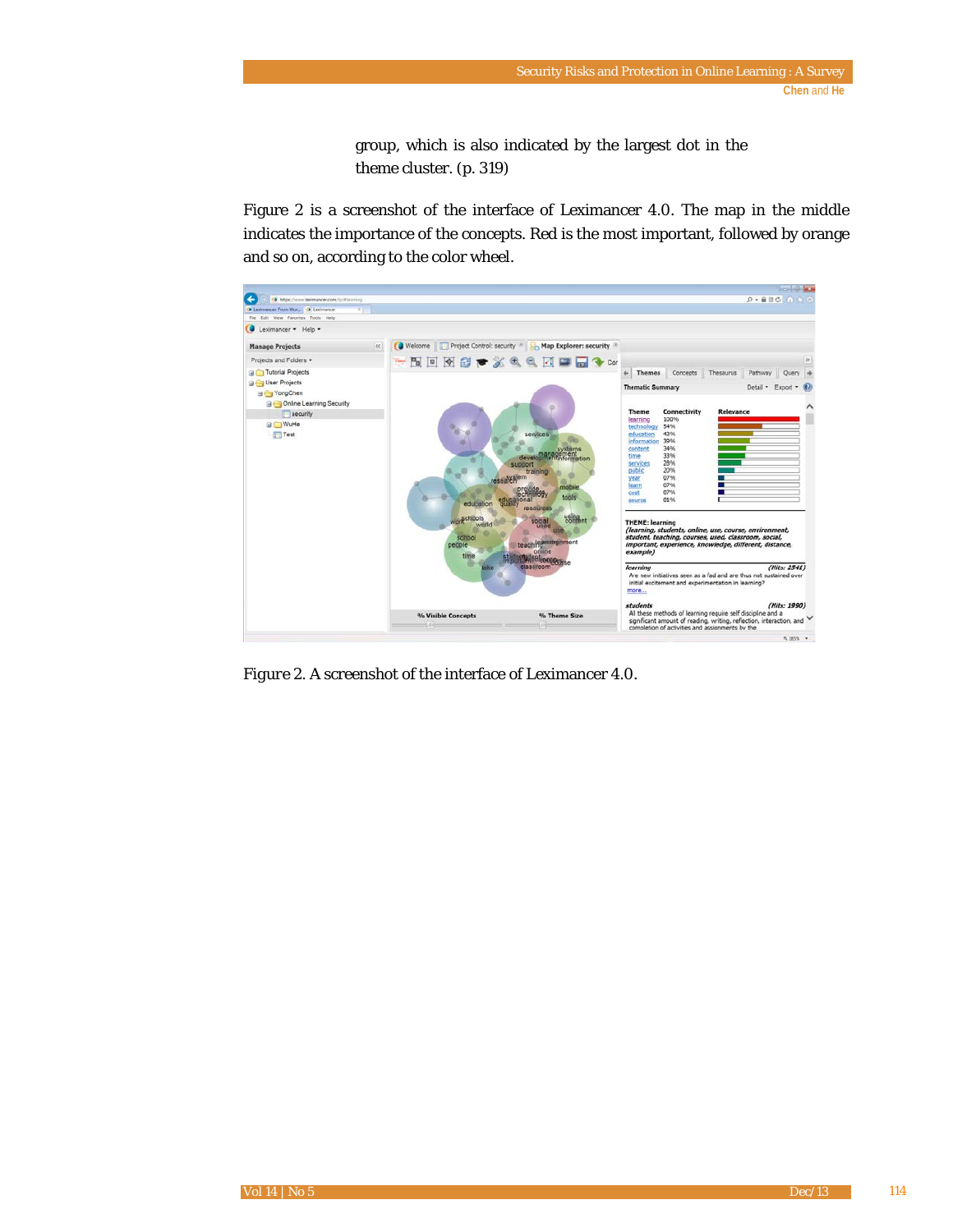# Results

According to an extensive literature search via academic databases and Google Scholar, online learning faces various security risks (shown in Table 1), which mainly come from external intruders.

#### Table 1

| Security Risks and Protection Measures in Online Learning |  |  |
|-----------------------------------------------------------|--|--|
|                                                           |  |  |

| <b>Security risks</b>                                                                                                                                                                                                                                                                                                                                                                                                                                                                                                                                             | <b>Protection measures</b>                                                                                                                                                                                                                                                                                                                                                                                                                                                                          |  |
|-------------------------------------------------------------------------------------------------------------------------------------------------------------------------------------------------------------------------------------------------------------------------------------------------------------------------------------------------------------------------------------------------------------------------------------------------------------------------------------------------------------------------------------------------------------------|-----------------------------------------------------------------------------------------------------------------------------------------------------------------------------------------------------------------------------------------------------------------------------------------------------------------------------------------------------------------------------------------------------------------------------------------------------------------------------------------------------|--|
| ARP cache poisoning and<br><b>MITM</b> attack<br><b>Brute force attack</b><br><b>Cross-Site Request Forgery</b><br>$\bullet$<br>(CSRF)<br><b>Cross Site Scripting (XSS)</b><br>$\bullet$<br><b>Denial of Service (Dos)</b><br>$\bullet$<br>IP spoofing<br>$\bullet$<br>Masquerade<br>$\bullet$<br><b>Rootkits</b><br><b>SQL</b> Injection<br><b>Session Hijacking</b><br>$\bullet$<br><b>Session Prediction</b><br><b>Stack-smashing attacks</b><br>(Serb, Defta, Iacob, & Apetrei, 2013;<br>Costinela-Luminita & Nicoleta-<br>Magdalena, 2012; Barik & Karforma, | Installing firewalls and anti-<br>virus software (Weippl & Ebner,<br>2008)<br><b>Implementing Security</b><br>Management (ISM)<br>(Adams & Blandford, 2003;<br>Alwi & Fan, 2010)<br>Improving authentication,<br>authorization, confidentiality,<br>and accountability<br>(Cardenas & Sanchez, 2005;<br>Agulla, Rifon, Castro, & Mateo,<br>2008)<br>Using digital right management<br>and cryptography<br>(Barik & Karforma, 2012)<br>Training security professionals<br>(Srivastava & Sinha, 2013) |  |
| 2012; Srivastava & Sinha, 2013)                                                                                                                                                                                                                                                                                                                                                                                                                                                                                                                                   |                                                                                                                                                                                                                                                                                                                                                                                                                                                                                                     |  |

To mitigate these risks, scholars have offered quite a few protection proposals (shown in Table 1). In contrast, in the concept map generated by Leximancer, neither the risks nor the protection measures can be easily identified. Figure 3 shows the concept map that Leximancer generated after the blog data was loaded. The large circles represent the clusters of concepts and the dots represent the main concepts. Leximancer can generate many concept terms using its text analytics algorithms. For our study, those clusters and concepts that appear with the highest frequency are listed in Table 2. It should be noted that compared with Table 1, Table 2 shows quite different content.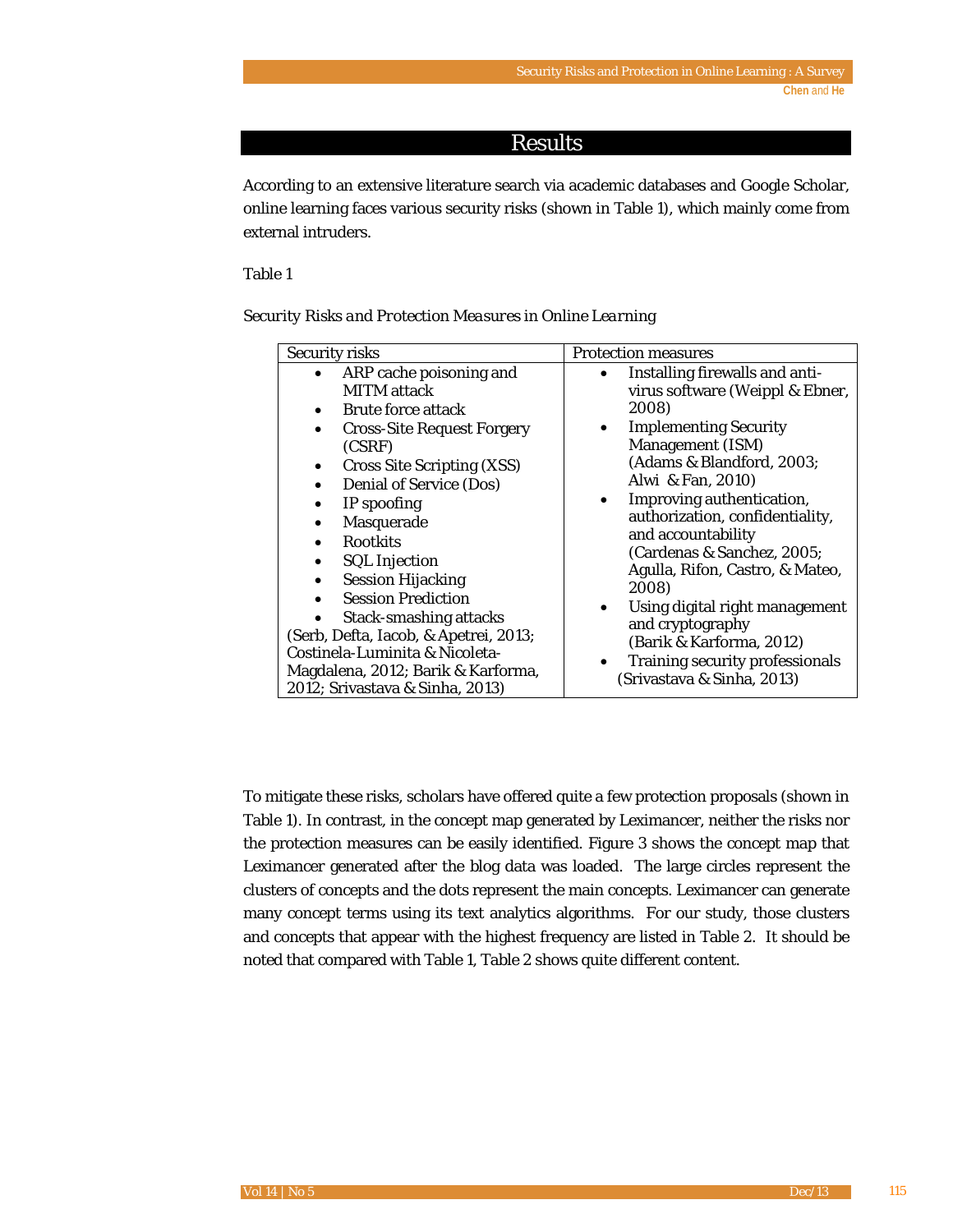

*Figure 3*. An example of the concept map generated by Leximancer with the sample data.

## Table 2

*Cluster of Concepts Associated with Security in Online Learning in Blog Posts*

| <b>Cluster of concepts</b> | Concept                                                     |
|----------------------------|-------------------------------------------------------------|
| Learning                   | learning, students, online, use, course, environment,       |
|                            | teaching, courses, used, classroom, social, important,      |
|                            | experience, knowledge, different, distance, example,        |
|                            | virtual                                                     |
| <b>Technology</b>          | technology, support, system, development, access,           |
|                            | training, provide, research, resources, educational,        |
|                            | quality, skills, institutions, developed                    |
| Education                  | education, work, world, schools, community, higher,         |
|                            | better, program, become, life, group, programs, making      |
| <b>Information</b>         | information, management, mobile, systems, software,         |
|                            | data, design, based, web, include, applications,            |
|                            | performance, network, provides                              |
| <b>Content</b>             | content, using, tools, available, process, technologies, e- |
|                            | learning, digital, level, computer, communication, offer,   |
|                            | assessment                                                  |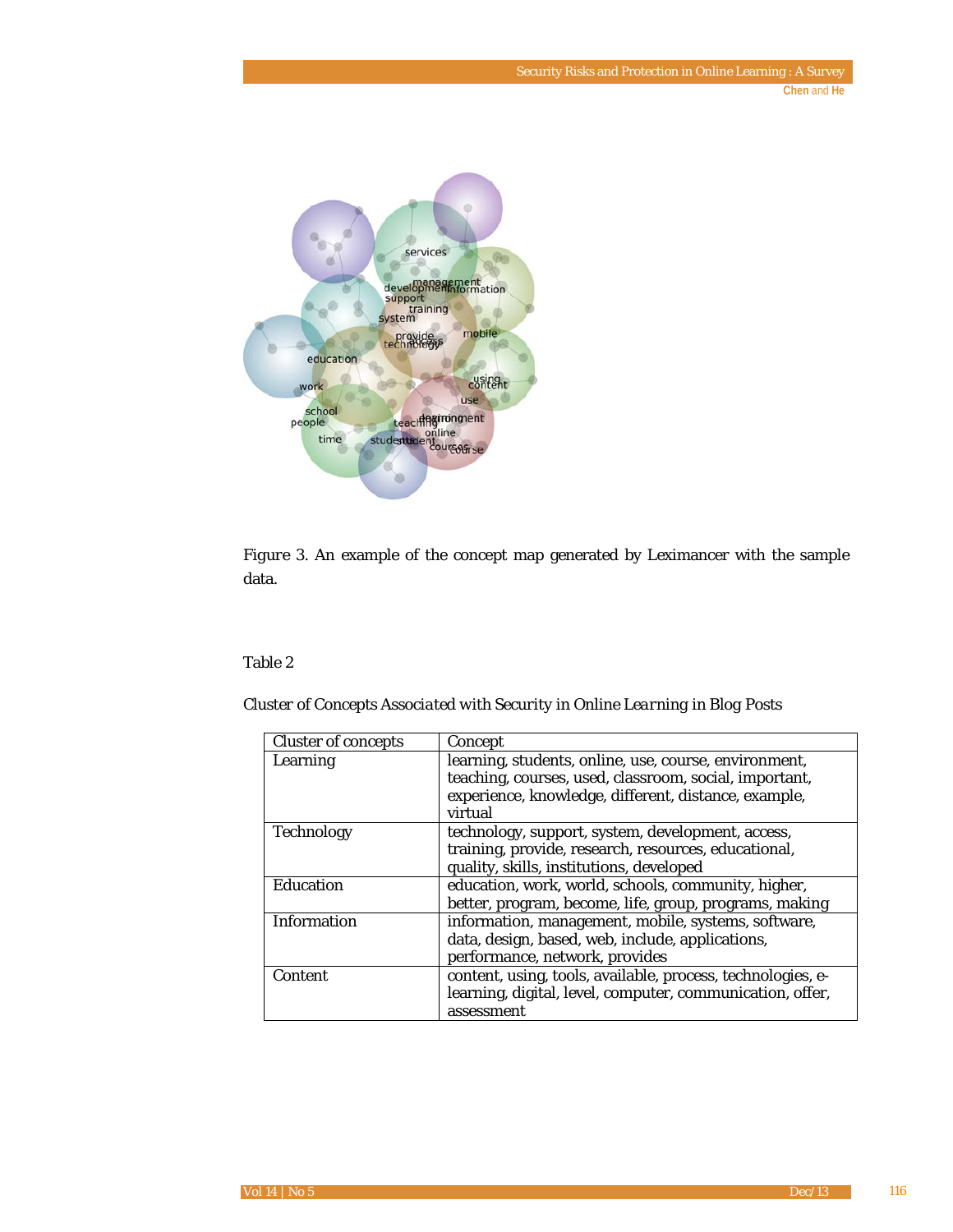#### Discussion

Based on our extensive literature search and blog mining, we would like to provide a more detailed discussion on the causes of security threats, security protection measures, and the status of existing security protection for online learning.

# Causes of Security Threats

Security threats in online learning can be examined from two aspects: the user side and the management side. As far as the user side is concerned, emerging ICT applications and imprudent human behavior are the main causes that lead to security issues in online learning. Besides, of the security risks inherent in the Internet, the development of new learning technologies such as Web 2.0 and social media have allowed for many new security breaches and a much larger security impact (Adams & Blandford, 2003; He, 2012). The amount of malicious content and the number of cyber-attacks on these new Web applications is rapidly increasing in both frequency and sophistication. Nowadays, many instructors are using social media sites such as Tumblr, Facebook, Wikis, online forums, and Twitter to support collaborative learning in their online courses (He, 2011; Camarero, Rodríguez, & José, 2012; Patel et al., 2012). However, for unwary instructors and students, these social media sites pose a variety of serious security risks and threats. For example, as a collaborative learning environment, a wiki also becomes a ripe environment for hacking, deception, abuse, and misuse (Patel et al., 2012). Personal data posted on social media sites can be misused in many ways (e.g., for virtual insult or, worse, for financial gain). Furthermore, recent studies show that social media sites are more likely to be used for delivering malware than were previously popular methods of email delivery (Kaspersky, 2009; He, 2013).

Other scholars analyze security issues from the standpoint of the user. For example, Adams and Blandford (2003) argue that threats to online learning security are caused by two main reasons: 1) The security mechanisms used in online learning programs lack usability; and/or 2) security discipline is not user-centered and therefore can lead the user to overlook serious security risks. They point out that the need-to-know principle (restricting information only to those who need to know) coupled with the unwillingness of security departments to know their users can cause a low usability of security mechanisms. Due to the lack of usability, many online learning systems do not provide users with adequate feedback or with the control rights that would allow them to protect their data (Adams & Blandford, 2003). Furthermore, poor user-centered design of security mechanisms and policy can contribute to insecurity and to users' low motivation to seek security (Adams & Sasse, 1999).

From the perspective of management, online learning providers have made some mistakes. In the domain of online learning, threats not only come from outsiders, but also from insiders (Alwi & Fan, 2010). Many scholars argue that security risks are caused by online learning providers' underdeveloped security policies and immature security measures. For instance, Serb, Defta, Iacob, and Apetrei (2013) note that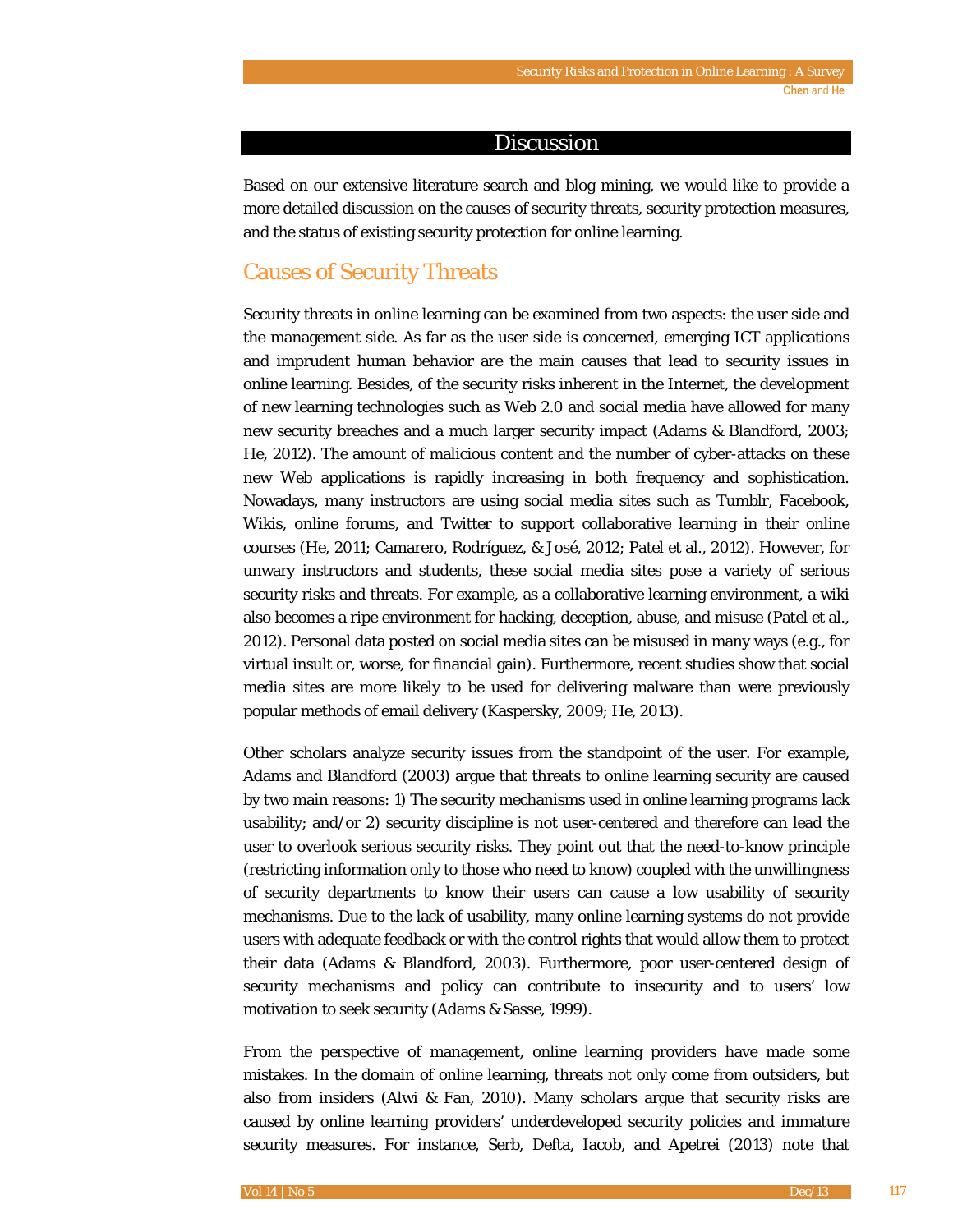although more people are currently taking online courses, the security risks inherent in online learning have not been seriously taken into account in the actual educational context. Alwi and Fan (2010) point out that many online learning providers rush into adopting information communication technology without fully understanding the related security concerns. Yao and Ji (2011) note that online learning system designers consider the quality of online course content a considerably bigger issue than the security of their online systems. Furthermore, Weippl and Ebner (2008) indicate that even though almost all institutions have firewalls and anti-virus software to protect their campus resources, they often fail to perform adequate information system security management. Unfortunately, content and technology are still the focuses of online learning (Srivastava & Sinha, 2013). We feel that more attention should be put on the security aspect of online learning. In fact, security is very important for online learning because lacking security in online learning will cause a number of serious problems. For example, as Adams and Blandford (2003) point out, any security risk in online learning can dramatically affect students' perception of reliability and trustworthiness about learning via the Internet. As such, online learning will be less attractive and the development of online learning will be hindered. In addition, ICT applications make user authentication a big challenge for student assessment in online learning. When assessing students' asignments, as Alwi and Fan (2010) argue, it is very hard to verify whether an assignment is completed and/or submited by a valid student. If student assessment is not conducted correctly, the quality of online learning will be harmed greatly.

# Security Protection Measures

Scholars have discussed security protection from the user side and management side as well. From the user side, protection motivation theory (PMT), a theory originally from social psychology, is introduced into the field of information system security. Based on this theory, information is perceived and evaluated, and then provides supports for users to take actions (Crossler, 2010). This theory explains the cognitive mediating process and coping modes when users encounter information sources. The PMT theory is helpful for understanding security protection measures adopted by online learning users.

From the management side, general deterrence theory (GDT), a theory from criminal justice, is adopted by information system security scholars to explain how security countermeasures can increase the perceptions of members in an organization regarding the severity and certainty of punishment for any misuse of information (Straub, 1990).

Security policies and mechanisms in online learning must support authentication, authorization, confidentiality, and accountability (Cardenas & Sanchez, 2005; Agulla, Rifon, Castro, & Mateo, 2008). Authentication refers to the validation of a person's identity before the access is assigned. Authorization defines what rights and services a person can access after the authentication process is passed. Confidentiality means that some specific information or data cannot be disclosed to anyone who is not authorized.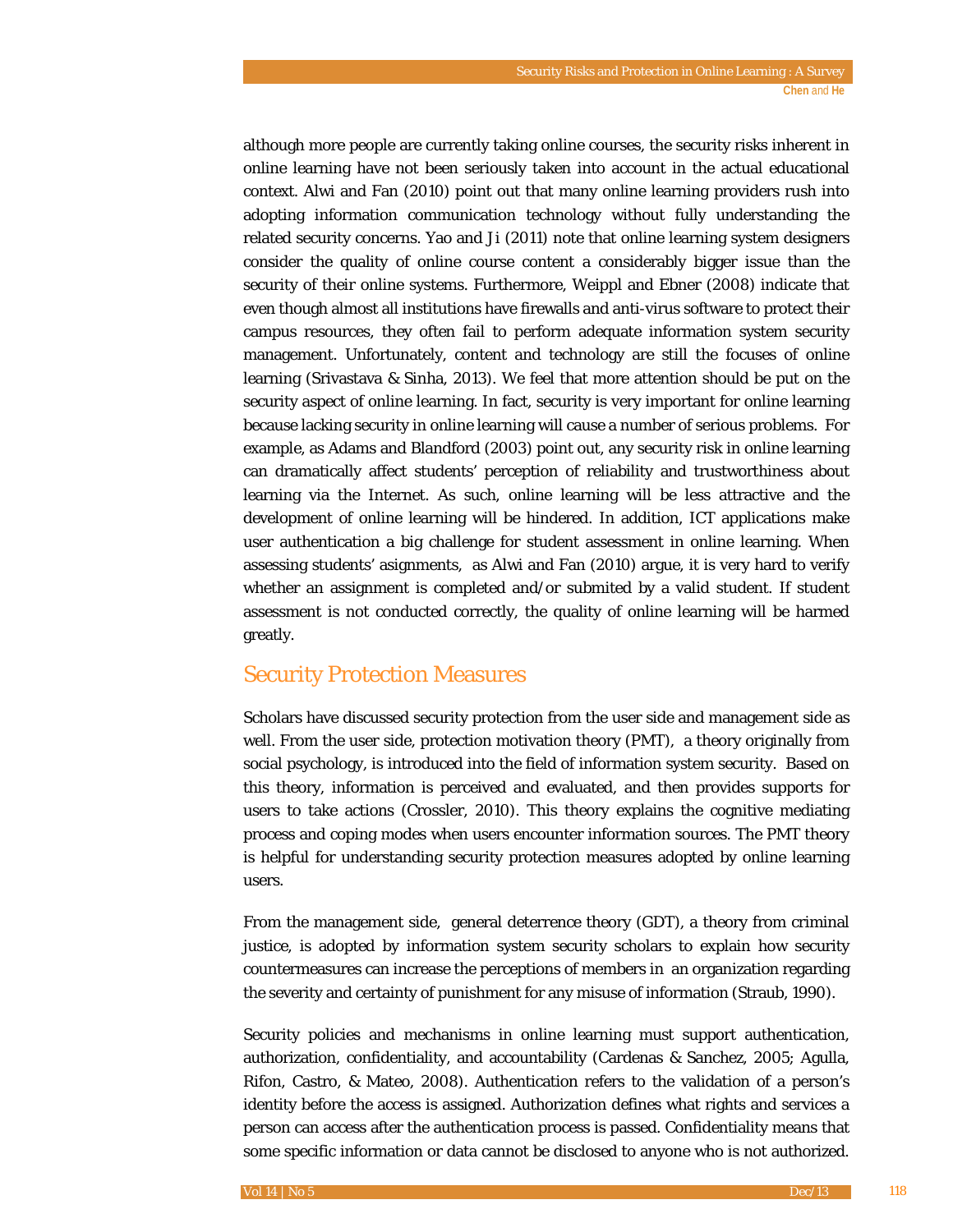Accountability refers to the methodology by which users' resource consumption information is collected for billing, auditing, and capacity-planning purposes (Song, Lee, & Nam, 2013).

To mitigate security threats and risks in online learning, researchers have proposed many remedies from a variety of points of view. For example, Alwi and Fan (2010) propose information security management (ISM) for online learning providers, in order to build an effective security architecture that can fight existing and emerging information security threats. They argue that ISM should include policies, process, procedures, organizational structures, and software and hardware functions, in order to enhance the execution of security measures. Furnell and Karweni (2001) depict a framework that includes five aspects: 1) authentication and accountability; 2) access control; 3) protection of communications; 4) non-repudiation issues; 5) learning resource provider server protection. Srivastava and Sinha (2013) highly recommend that information security professionals improve their security knowledge and skills by using the Virtual Training Environment (VTE), a web-based knowledge library launched by the Carnegie Mellon Software Engineering Institute.

# Security Protection Status

By comparing the results from the two research methods (Table 1 and Table 2), it is obvious that security is not a prime focus of blog posts discussing online learning, even though the topic has attracted much attention in the academic domain. Given the analysis of the causes of security risks in online learning, security is not at the top of the priority list in distance learning providers' hands. As long as a decade ago, Furnell and Karweni (2001) noted, "Security represents an aspect that may not suggest itself as a high priority in an education environment." The differences between the results generated by the two research methods confirm the scholars' conclusions, as mentioned above: The security risks inherent in online learning have not been seriously taken into account in an educational context. It may be that security issues have not caused as much damage in the realm of distance learning as they have in the business world. Since nothing serious about security has yet happened in the realm of online learning, not much attention has been paid to it in blog posts so far.

# Research Trends

During the past decade, online learning has quickly grown. It has grown, perhaps, too quickly – too little attention has been paid to its security. Online learning will become more user-centered and more secure with the help of new technologies.

1. Personal Learning Environment and Biometric Authentication

Authentication has been widely adopted in online learning as a tool to improve confidentiality. Generally speaking, there are three ways to authenticate a user: 1)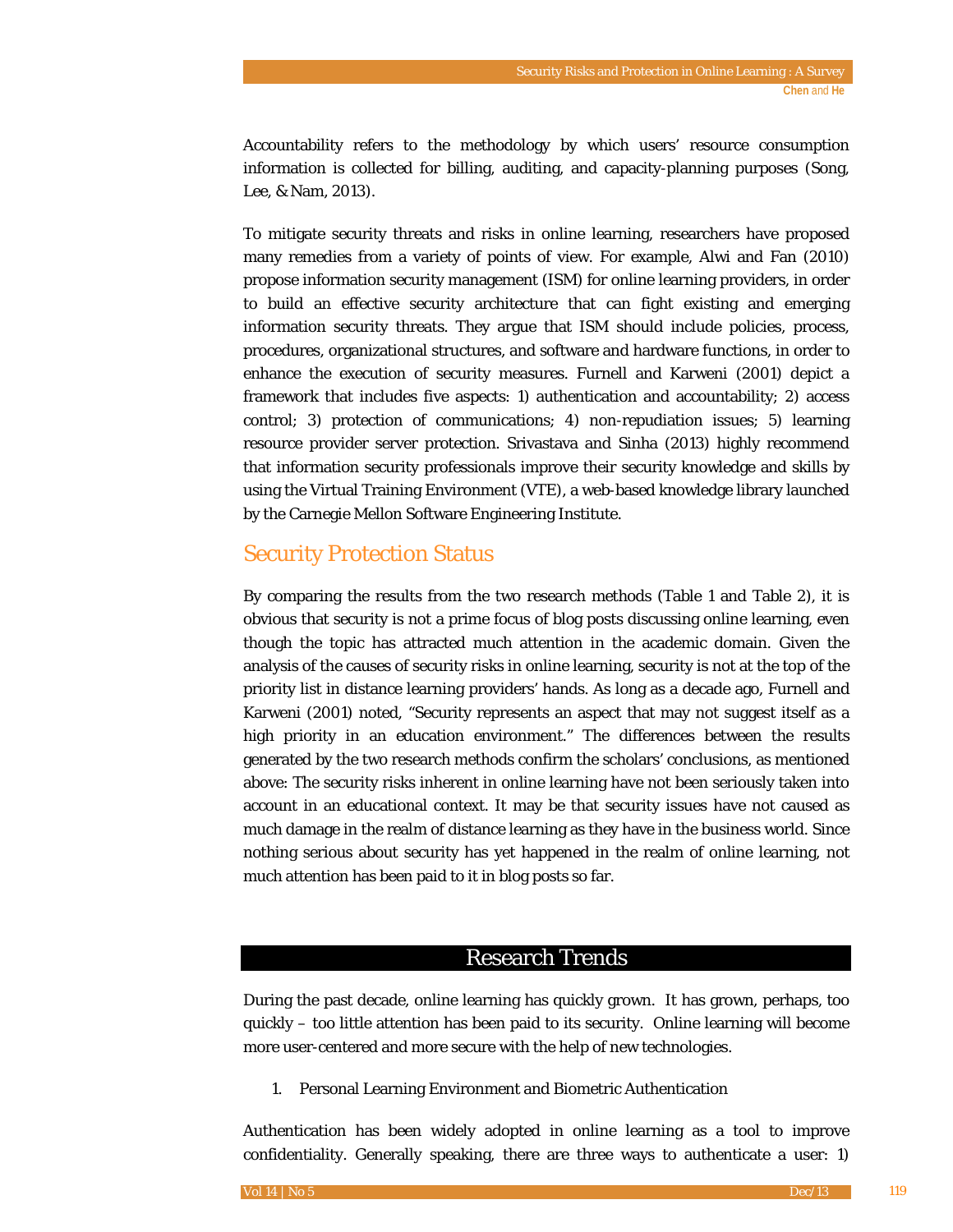knowledge-based authentication that requires that users provide something that only they know (e.g., type in a password, answer a secret question, or submit a personal identification number); 2) token-based authentication that requires that users show something that only they own (e.g., a key card, a mobile device, or a security token); 3) biometrics that require that users provide something for measurement (e.g., a fingerprint, a palm print, a retinal image, or a face gesture) (Garfinkel & Spfford, 1996; Alotaibi & Argles, 2011). Among these authentication methods, passwords and personal identification numbers (PINs) are most widely used (Adams & Blandford, 2003). As Raitman, Ngo, Augar, and Zhou (2005) note, user logins are the simplest means for providing identity and access services.

The next generation of online learning system is a personal learning environment (PLE), "a learning environment where the student is able to customize his/her learning environment based on pedagogical and personal choices" (Kolas & Staupe, 2007). As a new way of using the web or Web 2.0 for learning, the PLE focuses on the individual and "presents learners with learning resources based on individual interests, education level, attitude and cultural, social and other factors" (Li & Gu, 2009). It is a framework that integrates Web 2.0 and social tools, such as blogs, wikis, Facebook, podcasting, and videocasting, according to the choice of learners (Alotaibi & Argles, 2011; Kompen, Edirisingha, & Mobbs, 2008). As Alotaibi and Argles (2011) point out, the widespread authentication mechanism of username and password is out of date for use in the PLE, because learners have to sign on to multiple systems, each of which may involve a different username and password. As intruders and hackers become smarter and more technologically savvy (Science News, 2002), easy passwords make intrusion very achievable for malicious users, even as long and complex passwords are impractical for learners to remember (Gligor, 1993). According to a survey carried out in Alotaibi and Argles (2011), the average internet user has to remember 15 access control passwords.

Thus, a one-stop solution that is not dependent on a series of characters but on a technology, which is unique and can only be possessed by a specific individual, is needed for PLE. As such, Alotaibi and Argles (2011) have proposed a biometric authentication system, FingerID, which requires a fingerprint scan and human interaction to utilize a service. Meanwhile, Song, Lee, and Nam (2013) have proposed another method that uses brain wave and eye movement to authenticate users of online learning systems. Biometrics refers to the use of identification mechanisms, such as a fingerprint and retina scan, to certify that a person in front of a computer is indeed the intended person (Sasikumar, 2013). Biometric authentication seems to be the option for the next generation of authentication (Wang, Ge, Zhang, Chen, Xin, & Li, 2013).

2. Security for Online Assessments

As a major component in online learning, online assessments are important, both to ascertain students' progress and because they can be carried out flexibly in different locations and at different times (Reeves, 2000; Meyer & Zhu, 2013). According to a study carried out by King, Guyette, and Piotrowski (2009), 73.6% of students think that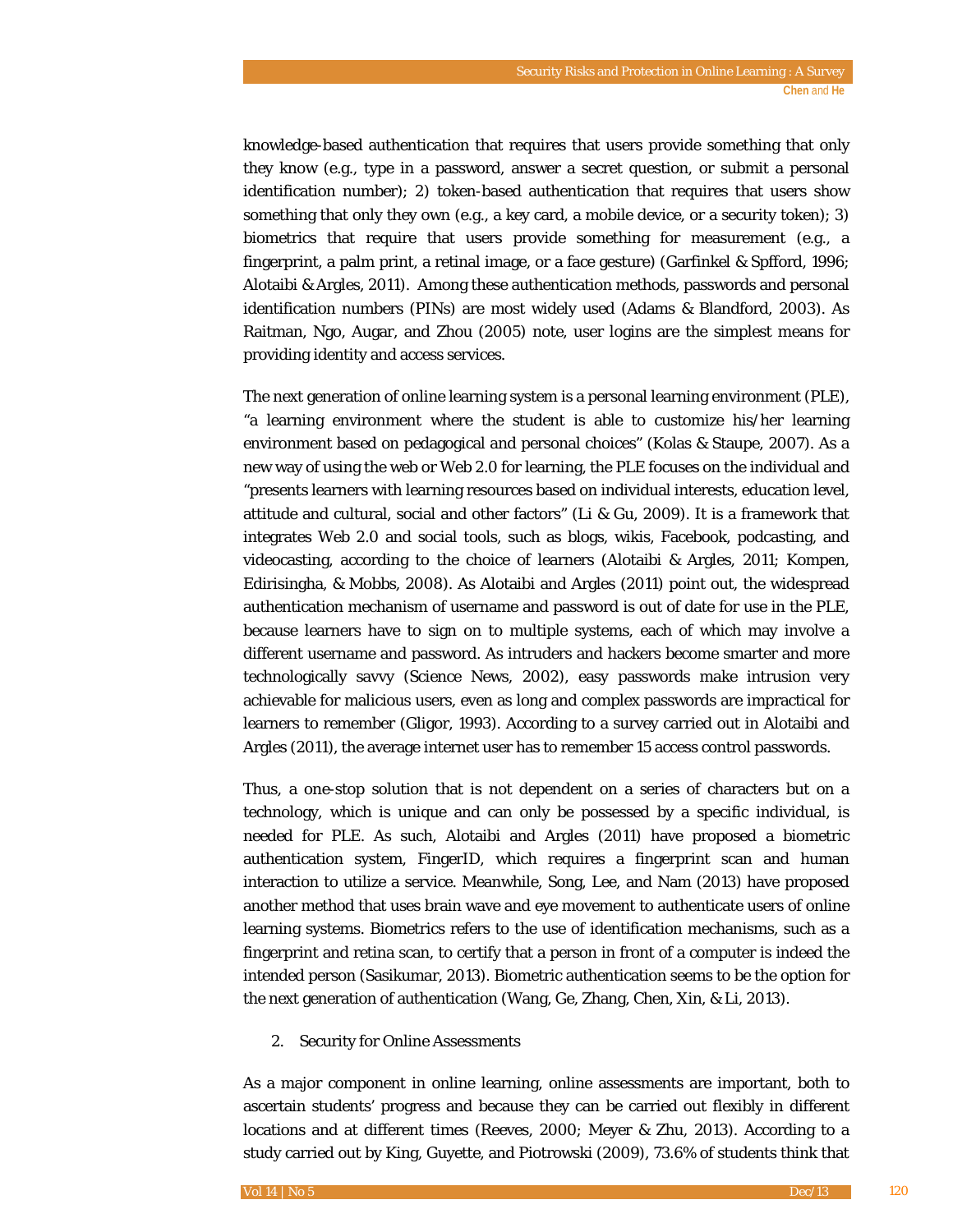it is easier to cheat in an online environment than in a conventional one. Methods of cheating on online assessments include online communication, telecommunication, internet surfing (Rogers, 2006), copying and pasting from online sources (Underwood & Szabo, 2003), obtaining answer keys in an illegitimate way, taking the same assessment several times, and getting unauthorized help (Rowe, 2004).

Other means of cheating on online tests include someone other than the actual student taking the online test and the copying of answers from elsewhere (Sasikumar, 2013). Ndume, Tilya, and Twaakyondo (2008) argue that preventing cheating in online course assessments is much harder than in traditional classrooms and that secure assessment of online courses requires the improvement of system security, the registration of learners with unique identification, and the overall administration of the online assessment. Therefore, improving the security of online learning will improve the security of online assessments, and this should not be neglected. The one-stop security solution for the next generation of online learning needs to assure the security of online assessment, as well.

3. The Goal of Security for Online Learning

Online learning is built on trust, information exchange, and discussion. However, a secure environment can rely on distrust, restricted information flow, and autocratic rules (Adams & Blandford, 2003). These attributes can make online learning and security mutually exclusive concepts. In addition, Weippl and Ebner (2008) indicate that no system can ever be totally secure while still remaining usable. What level of security does online learning need? Needless to say, the goal of security in online learning is definitely not to limit its usability. However, currently, online learning providers are facing a difficult balance, as they try to provide sufficient security to protect online learning resources while not inhibiting the appropriate use of these resources. Maintaining such a balance is challenging due to diversity – the diversity of computers and devices as well as a large number of diverse users (Pendegraft, Rounds, & Stone, 2010). Although this study shows that security is not a top priority for many online learning providers right now, serious efforts are needed to improve the security in online learning. The goal of security for online learning is to maintain the confidentiality, integrity, and availability of the resources in online learning at a certain level while keeping their usability acceptable for learners.

# Conclusion

The growing availability of the Internet and the number of diverse end user devices facilitate the demands of online learning. The application of Web 2.0 and MOOCs are heralding a new era in education. Online learning brings with it all of the security risks inherent to the use of the Internet. However, although more people are taking online courses, online learning providers have not been seriously taking security risks into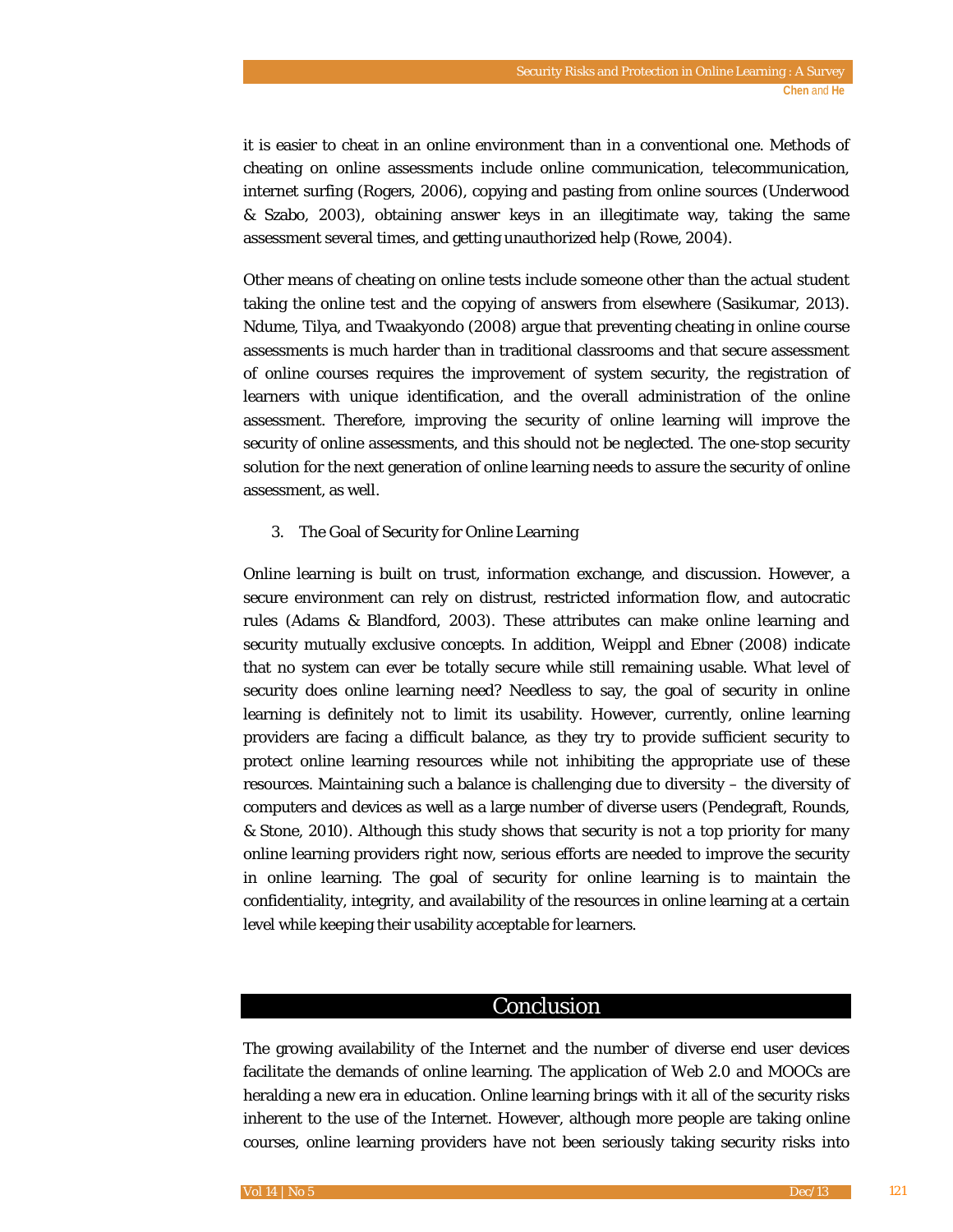account. Many of them rush into adopting information communication technologies without fully understanding the related security concerns. Scholars have identified diverse security risks and have proposed solutions to mitigate the security threats in online learning. To our surprise, our study found that security is not a hot topic among blog posts which discuss online learning. So far, online learning providers and practitioners have not considered security as a top priority, possibly because few serious security incidents have happened in the realm of online learning. As more and more people are studying online, more attention and efforts are needed from online learning providers and practitioners to prevent possible security breaches in online learning before it is too late.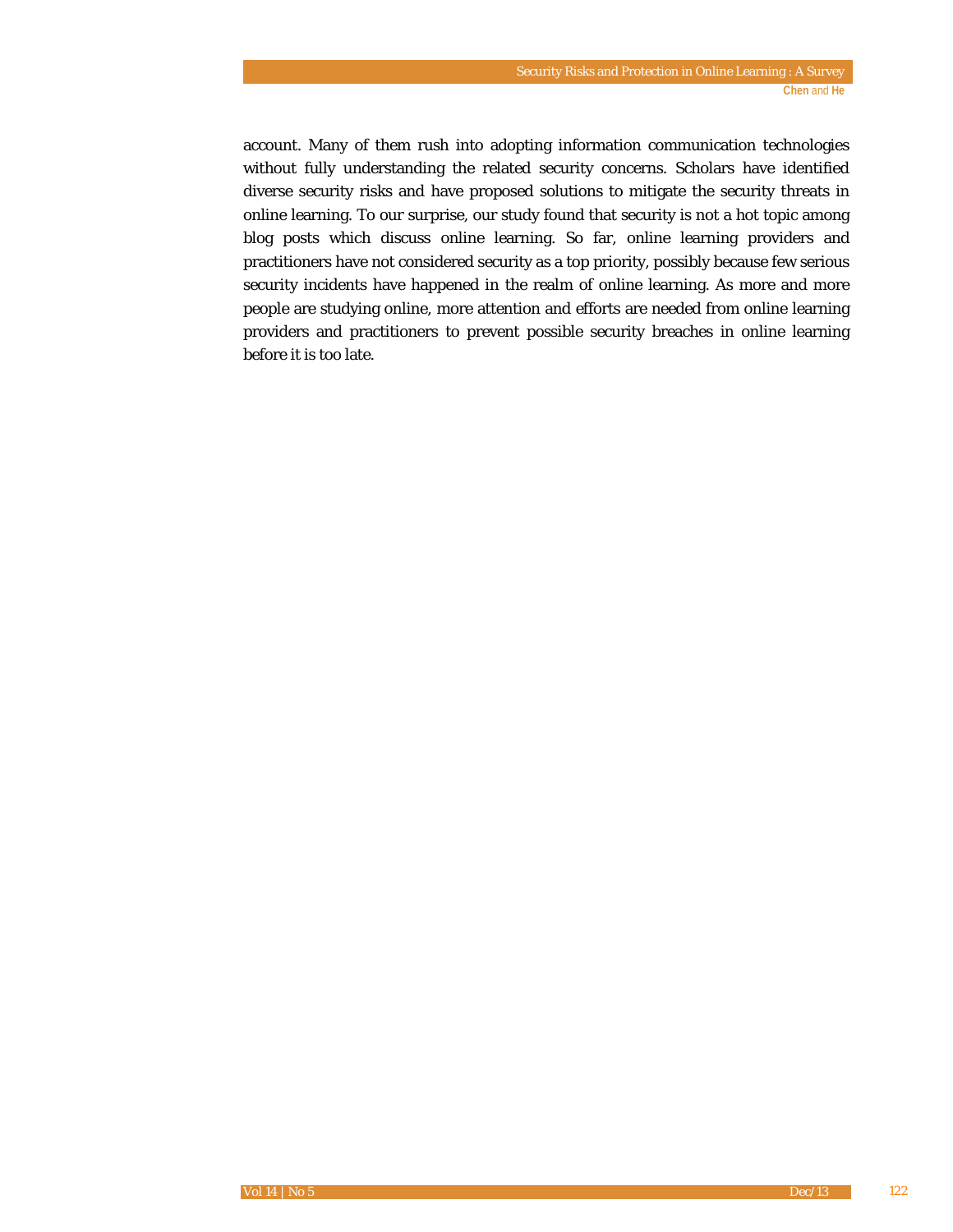## References

- Adams, A., & Blandford, A. (2003). Security and online learning: To protect or prohibit. *Usability Evaluation of Online Learning Programs*, 331-359.
- Adams, A., & Sasse, M. A. (1999). The user is not the enemy. *Communications of the ACM, 42*(12), 40-46.
- Agharazi, M., Song, H., & Rahimi, S. (2011). Microblogging as an educational tool to advance learning: Case studies and recent reports*. EDULEARN11 Proceedings*, 6191-6196.
- Agulla, E. G., Rifon, L. A., Castro, J. L. A., & Mateo, C. G. (2008). Is my student at the other side? Applying biometric web authentication to e-learning environment. In *Advance Learning Technologies, 2008. ICALT'08. Eighth IEEE International Conference* (pp. 551-553). IEEE.
- Alotaibi, S. J., & Argles, D. (2011). FingerID: A new security model based on fingerprint recognition for personal learning environments (PLEs). In *Global Engineering Education Conference (EDUCON), 2011 IEEE* (pp. 142-151). IEEE.
- Alwi, N. H. M., & Fan, I. S. (2010). E-learning and information security management. *International Journal of Digital Society (IJDS)*, *1*(2), 148-156.
- Ayodele, T., Shoniregun, C. A., & Akmayeva, G. (2011). Towards e-learning security: A machine learning approach. In *Information Society (i-Society), 2011 International Conference* (pp. 490-492). IEEE.
- Barik, N., & Karforma, S. (2012). Risks and remedies in e-learning system. *International Journal of Network Security & Its Applications, 4*(1), 51-59.
- Camarero, C., Rodríguez, J., & José, R. (2012). An exploratory study of online forums as a collaborative learning tool. *Online Information Review*, *36*(4), 568–586.
- Cardenas, R. G., & Sanchez, E. M. (2005). Security challenges of distributed e-learning systems. In *Advanced distributed systems* (pp. 538-544). Springer Berlin Heidelberg.
- Chau, M., & Xu, J. (2012). Business intelligence in blogs: Understanding consumer interactions and communities. *MIS Quarterly, 36*(4), 1189-1216.
- Costinela-Luminita, C. D., & Nicoleta-Magdalena, C. I. (2012). E-learning security vulnerabilities. *Procedia-Social and Behavioral Sciences*, *46*, 2297-2301.
- Cretchley, J., Rooney, D., & Gallois, C. (2010). Mapping a 40-year history with Leximancer: Themes and concepts in the Journal of Cross-Cultural Psychology. *Journal of Cross-Cultural Psychology, 41*(3), 318-328.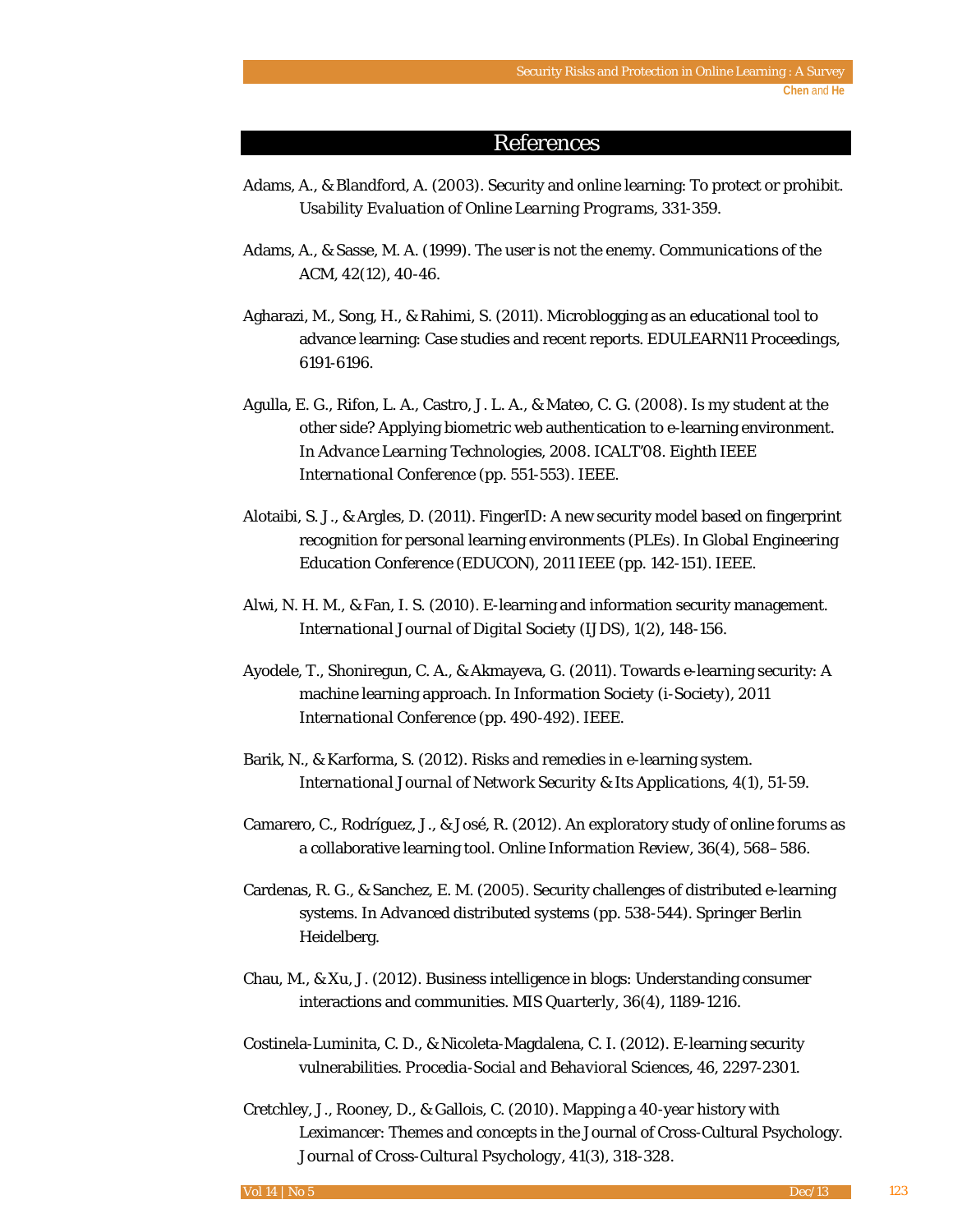- Crossler, R. E. (2010). Protection motivation theory : Understanding determinants to backing up personal data. In *Proceedings of the 43rd Hawaii International Conference on System Sciences*.
- Dietinger, T. (2003). *Aspects of e-learning environments* (Unpublished doctoral thesis). Institute for Information Processing and Computer Supported New Media (IICM), Graz University of Technology, Austria.
- Floyd, C., Schultz, T., & Fulton, S. (2012, June). Security vulnerabilities in the open source Moodle eLearning system. In *Proceedings of the 16th Colloquium for Information Systems Security Education.* Lake Buena Vista, Florida.
- Furnell, S. M., & Karweni, T. (2001). Security issues in online distance learning. *Vine, 31*(2), 28–35.
- Furukawa, T., Ishizuka, M., Matsuo, Y., Ohmukai, I., & Uchiyama, K. (2007). Analyzing reading behavior by blog mining, In *Proceedings of the National Conference on Artificial Intelligence* (Vol. 22, No. 2, p. 1353). Menlo Park, CA; Cambridge, MA; London; AAAI Press; MIT Press.
- Garfinkel, S., & Spafford, G. (1996). Practical Unix and Internet security. In *INET 96*. O'Reilly & Associates, Inc.
- Gligor, V. (1993). A guide to understanding covert channel analysis of trusted systems. *Technical Report NCSC-TG-030*. National Computer Security Center, USA.
- Graf, F. (2002), Providing security for eLearning. *Computer & Graphics, 26*(2), 355- 365.
- He, W. (2011). Using wikis to facilitate collaborative website peer evaluation in an online web development course: An exploratory study. *Journal of Information Technology Education*, *10*, 235-247.
- He, W. (2012). A review of social media security risks and mitigation techniques. *Journal of Systems and Information Technology*, *14*(2), 171-180.
- He, W. (2013). A survey of security risks of mobile social media through blog mining and an extensive literature search*. Information Management and Computer Security, 21*(5), 381–400.
- Kaspersky Labs. (2009). Kaspersky security bulletin: Malware evolution 2008. Retrieved from<http://www.securelist.com/en/analysis?pubid=204792051>
- Khan, B. H. (1998). Web-based instruction (WBI): An introduction. *Educational Media International*, *35*(2), 63-71.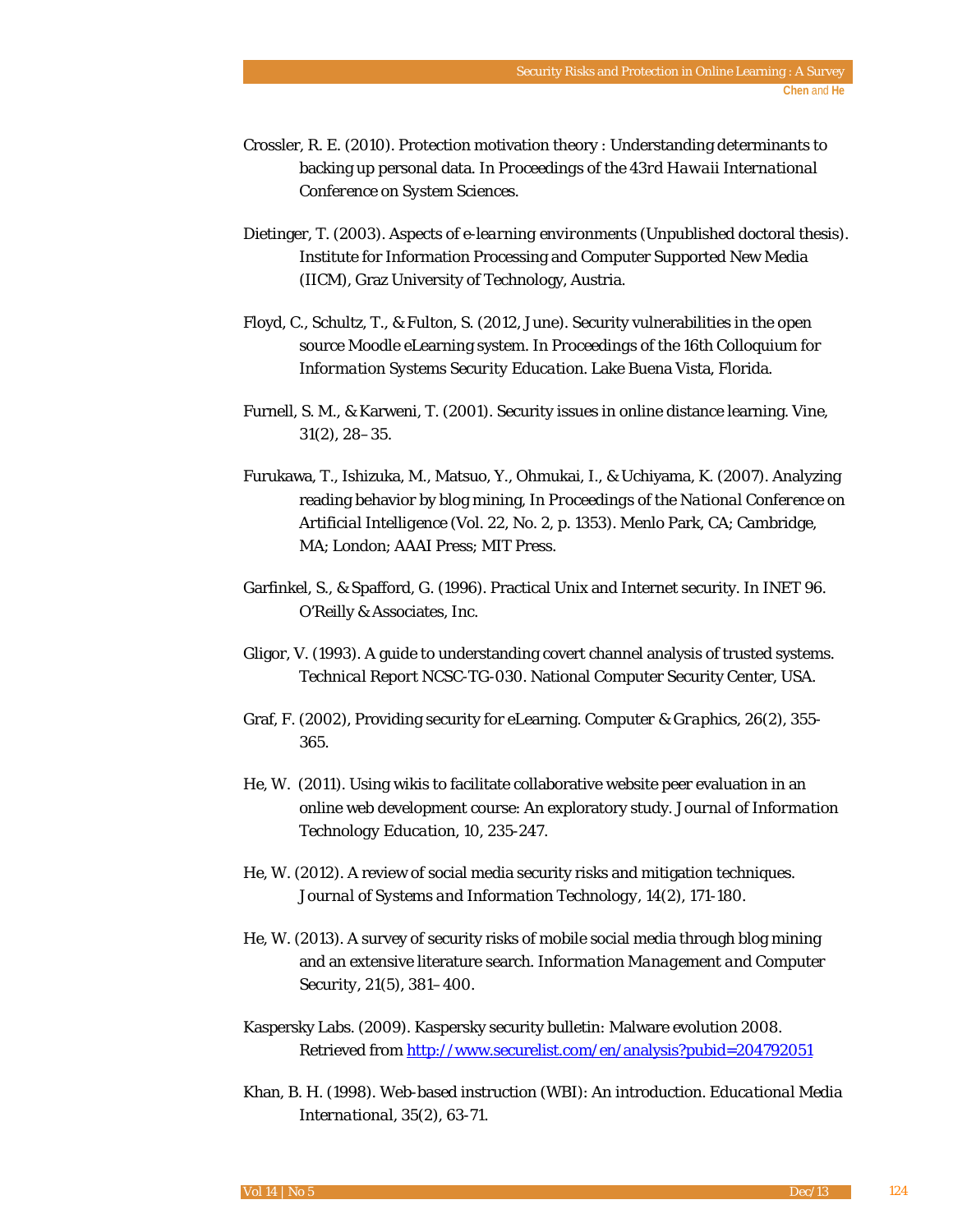- King, C. G., Guyette, R. W., & Piotrowski, C. (2009). Online exams and cheating: An empirical analysis of business students' views. *The Journal of Educators Online, 6*(1), 1-11.
- Kolas, L., & Staupe, A. (2007). A personalized e-learning interface. In *EUROCON, 2007*m *The International Conference on "Computer as a Tool"* (pp. 2670- 2675). IEEE.
- Kompen, R., Edirisingha, P., & Mobbs, R. (2008). Building Web 2.0-based personal learning environments-A conceptual framework. *EDEN Conference.* Paris. Retrieved from<http://hdl.handle.net/2381/4398>
- Li, X., & Gu, X. (2009). A conceptual model of personal learning environment based on Shanghai Lifelong Learning System. In *Proceedings of 17th International Conference on Computers in Education, Asia-Pacific Society for Computers in Education* (pp. 885-889). Hong Kong.
- Meyer, J.P., & Zhu, S. (2013). Fair and equitable measurement of student learning in MOOCs: An introduction to item response theory, scale linking, and score equating. *Research & Practice in Assessment, 8*(1), 26-39.
- Ndume, V., Tilya, F. N., & Twaakyondo, H. (2008). Challenges of adaptive eLearning at higher learning institutions: A case study in Tanzania. *International Journal of Computing and ICT Research, 2*(1), 47-59.
- Neumann, P. G. (1994). *Computer related risks*. Addison-Wesley Professional.
- Neville, K., & Heavin, C. (2013). Using social media to support the learning needs of future IS security professionals. *Electronic Journal of e-Learning, 11*(1), 29-38.
- Oncu, S., & Cakir, H. (2011). Research in online learning environments: Priorities and methodologies. *Computer & Education, 57*(1), 1098-1108.
- Patel, A., Taghavi, M., Júnior, J. C., Latih, R., & Zin, A. M. (2012). Safety measures for social computing in wiki learning environment. *International Journal of Information Security and Privacy (IJISP)*, *6*(2), 1-15.
- Pendegraft, N., Rounds, M., & Stone, R. W. (2010). Factors influencing college students' use of computer security*. International Journal of Information Security and Privacy (IJISP), 4*(3), *51-60.*
- Raitman, R., Ngo, L., Augar, N., & Zhou, W. (2005). Security in the online e-learning environment. In *Advanced Learning Technologies, 2005. ICALT 2005. FIFTH IEEE International Conference* (pp. 702-706). IEEE.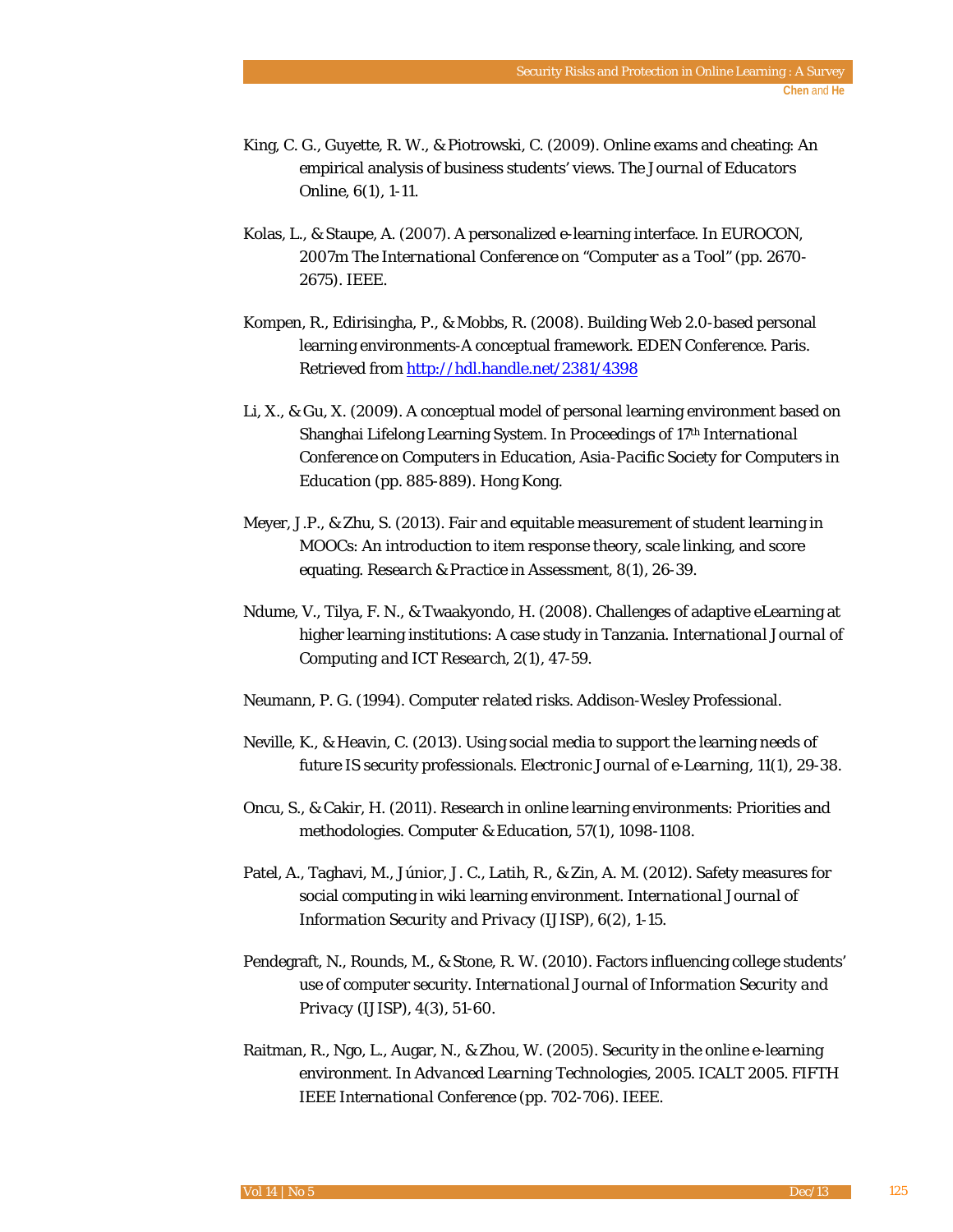- Redecker, C., Ala-Mutka, K., & Punie, Y. (2010). *Learning 2.0-The impact of social media on learning in Europe.* Policy brief. JRC Scientific and Technical Report. EUR JRC56958 EN. Retrieved from [http://www.ict-21.ch/com](http://www.ict-21.ch/com-ict/IMG/pdf/learning-2.0-EU-17pages-JRC56958.pdf)[ict/IMG/pdf/learning-2.0-EU-17pages-JRC56958.pdf](http://www.ict-21.ch/com-ict/IMG/pdf/learning-2.0-EU-17pages-JRC56958.pdf)
- Reeves, T. C. (2000). Alternative assessment approaches for online learning environment in higher education. *Journal of Educational Computing Research, 23*(1), 101-111.
- Rogers, C. F. (2006). Faculty perceptions about e-cheating during online testing. *Journal of Computing Sciences in Colleges, 22*(2), 206-212.
- Rowe, N. C. (2004). Cheating in online student assessment: Beyond plagiarism. *Online Journal of Distance Learning Administration, 7*(2).
- Rubin, V. L., Burkel, J., & Quan-Hasse, A. (2011). Facets of serendipity in everyday chance encounters: A grounded theory approach to blog analysis. *Information Research, 16*(3), 16-3.
- Sasikumar, M. (2013). E-learning: opportunity and challenges. Retrieved from [http://www.cdacmumbai.in/design/corporate\\_site/override/pdf-doc/e](http://www.cdacmumbai.in/design/corporate_site/override/pdf-doc/e-learning.pdf)[learning.pdf](http://www.cdacmumbai.in/design/corporate_site/override/pdf-doc/e-learning.pdf)
- Science News (2002). Smart methods for detecting computer network intruders. *Science Daily*. Retrieved from <http://www.sciencedaily.com/releases/2002/02/020226075019.htm>
- Serb, A., Defta, C., Iacob, N. M., & Apetrei, M. C. (2013). Information security management in e-learning. *Knowledge Horizons, 5*(2), 55-59.
- Sloan-C. (2011). Going the distance: Online education in the United States. Retrieved from [http://sloanconsortium.org/publications/survey/going\\_distance\\_2011](http://sloanconsortium.org/publications/survey/going_distance_2011)
- Smith, A. E., & Humphreys, M.S. (2006). Evaluation of unsupervised semantic mapping of natural language with Leximancer concept mapping. *Behavior Research Methods, 38*(2), 262-279.
- Song, K., Lee, S. M., & Nam, S. C. (2013). Combined biometrics for e-learning security. *ISA 2-13, ASTL, 21*, 247-251.
- Srivastava, A. & Sinha, S. (2013). Information security through e-learning using VTE. *International Journal of Electronics and Computer Science Engineering, 2*(18), 528-531.
- Straub, D. W. (1990). Effective IS security : An empirical study. *Information System Research*, *1*, 255-276.